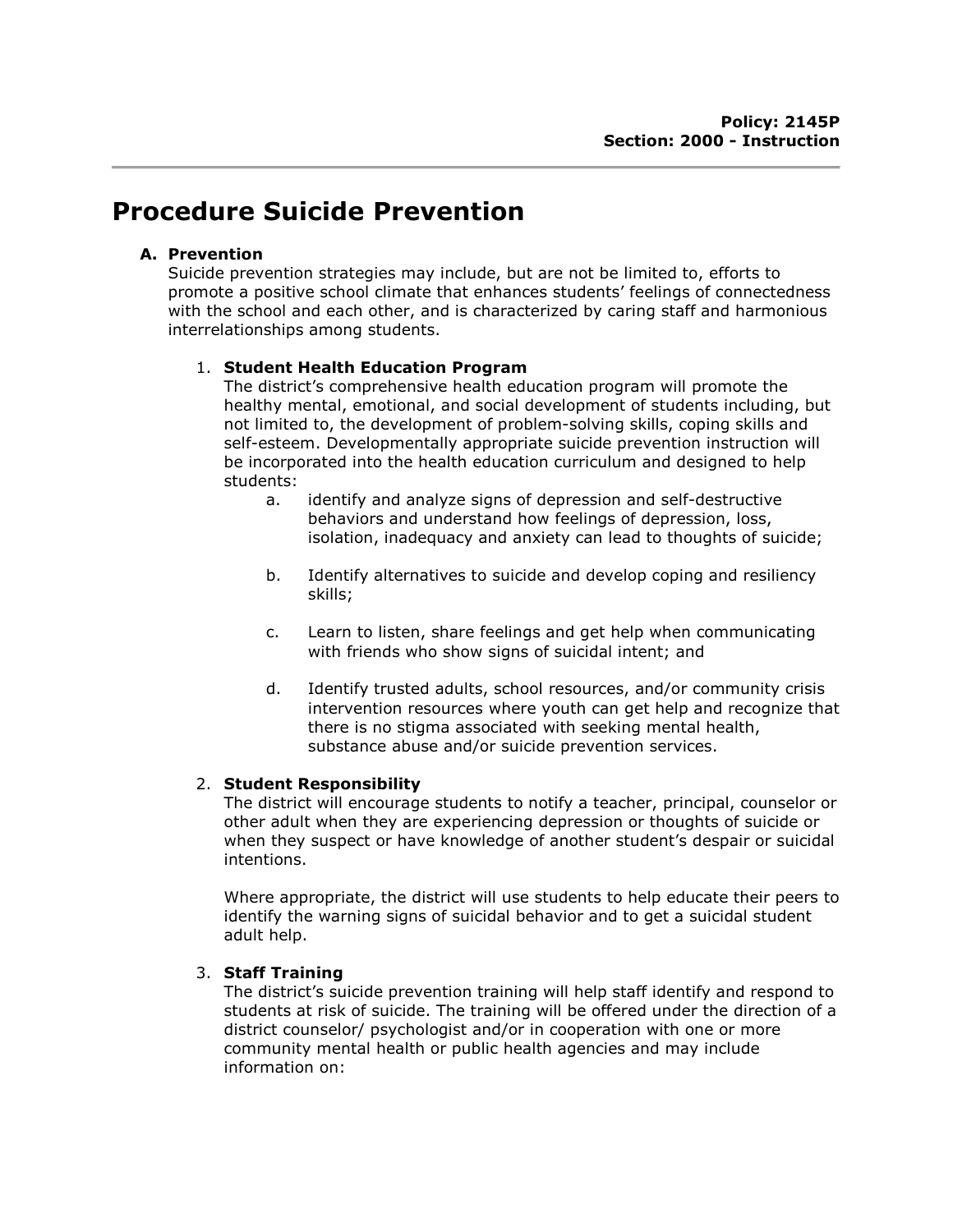- a. Identifying risk factors such as previous suicide attempts, history of depression or mental illness, substance use problems, bullying and harassment, family history of suicide or violence, feelings of isolation, interpersonal conflicts, a recent severe stressor or loss, family instability and other factors;
- b. Warning signs that may indicate suicidal intentions, including changes in students' appearance, personality or behavior;
- c. School and community resources/services; and
- d. District procedures for intervening when a student attempts, threatens, discloses the desire to commit suicide or displays other indicators.

# 4. Principal/Designee Prevention Planning

School administrative teams will designate specific individuals to be promptly contacted regarding a suicide threat including the school counselor, psychologist, nurse, superintendent, the student's parent/guardian and, as necessary, local law enforcement or mental health agencies.

The principal or counselor will develop a reentry plan, including a student/staff support plan for use after a suicide attempt.

# B. Intervention

Whenever a staff member suspects or has knowledge of a student's suicidal intentions he/she will take proper steps to support the student, promptly notify the principal or school counselor and request that appropriate school staff conduct an initial risk interview.

The principal or counselor will then notify the student's parents/guardians as soon as possible, unless notification of the parents will jeopardize the student's safety. The district may also refer the student to mental health resources in the community.

Additionally, the principal or designee will ensure the student's physical safety by one of the following as appropriate:

- 1. Secure immediate medical treatment if a suicide attempt has occurred;
- 2. Secure emergency assistance if a suicidal act is being actively threatened;
- 3. Keep the student under continuous adult supervision until the parent/guardian and/or appropriate support agent or agency can be contacted and has the opportunity to intervene;
- 4. Document the incident and disposition in writing as soon as feasible;
- 5. Follow-up with the parent/guardian and student, in a timely manner, to provide referrals to appropriate services as needed;
- 6. Provide access to counselors or other appropriate personnel to listen to and support students and staff who are directly or indirectly involved with the incident; or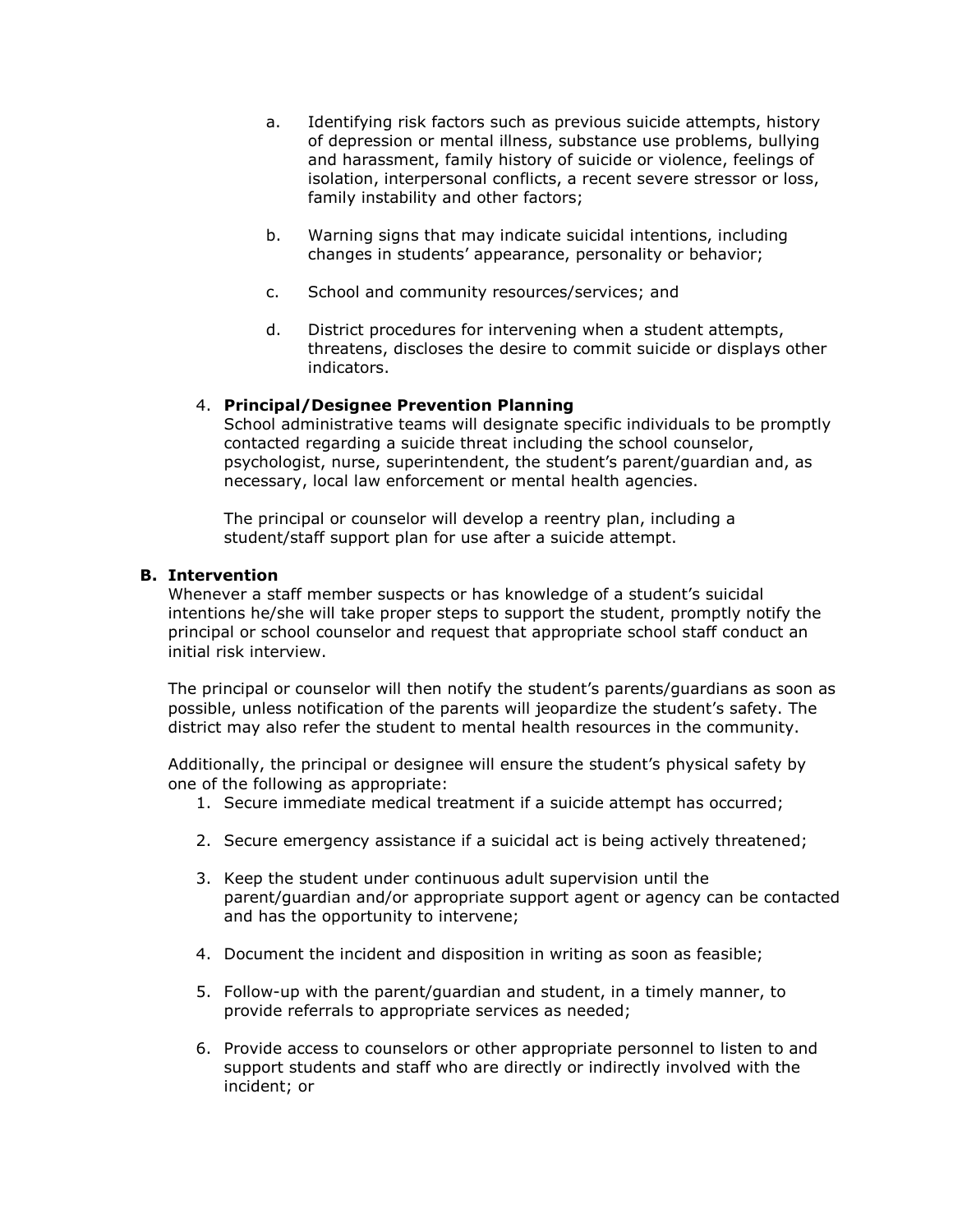7. Provide an opportunity for all who respond to the incident to debrief, evaluate the effectiveness of the strategies used and make recommendations for future actions.

## C. Parent Responsibility

If a student is determined to be at risk, the principal or designee will contact the parent/guardian and:

- 1. Ask the parent/guardian whether he or she is aware of the student's mental state;
- 2. Ask the parent/guardian how he/she will obtain mental counseling or appropriate support for the student;
- 3. Provide names of community counseling resources, if appropriate, and offer to facilitate the referral;
- 4. Determine the parent's/guardian's intent to seek appropriate services for the student; and
- 5. Discuss the student's reentry into school.

#### D. Post–Event

In the event that a suicide occurs or is attempted, the principal or designee will follow the crisis intervention procedures contained in the school safety plan.

After consultation with the Superintendent or designee and the student's parents/guardians about facts that may be divulged in accordance with the laws governing confidentiality of student record information, the principal or designee may provide students, parents/guardians, and staff with information, counseling and/or referrals to community agencies as needed.

School administrators may receive assistance from school counselors or other mental health professionals in determining how best to discuss the suicide or attempted suicide with students and staff.

Following a suicide, the district will also assess the impact within all schools and the local community and provide appropriate information and support.

## E. Communications

The district's suicide prevention policy and procedure and the crisis intervention plan will be available for all staff, students and community through the student, staff, volunteer and parent/guardian handbooks and in school and district offices.

All requests for specific information regarding an incident will be directed to the building principal or designee.

#### F. Resources

The district will utilize school counselors, the crisis telephone hotline, physician/health care providers, mental health specialists, coaches and youth leaders, parents and clergy as resources for prevention and intervention. The district will also develop partnerships with community organizations and agencies and a memorandum of understanding with at least one of these programs for referral of students to support services. Community resources include: